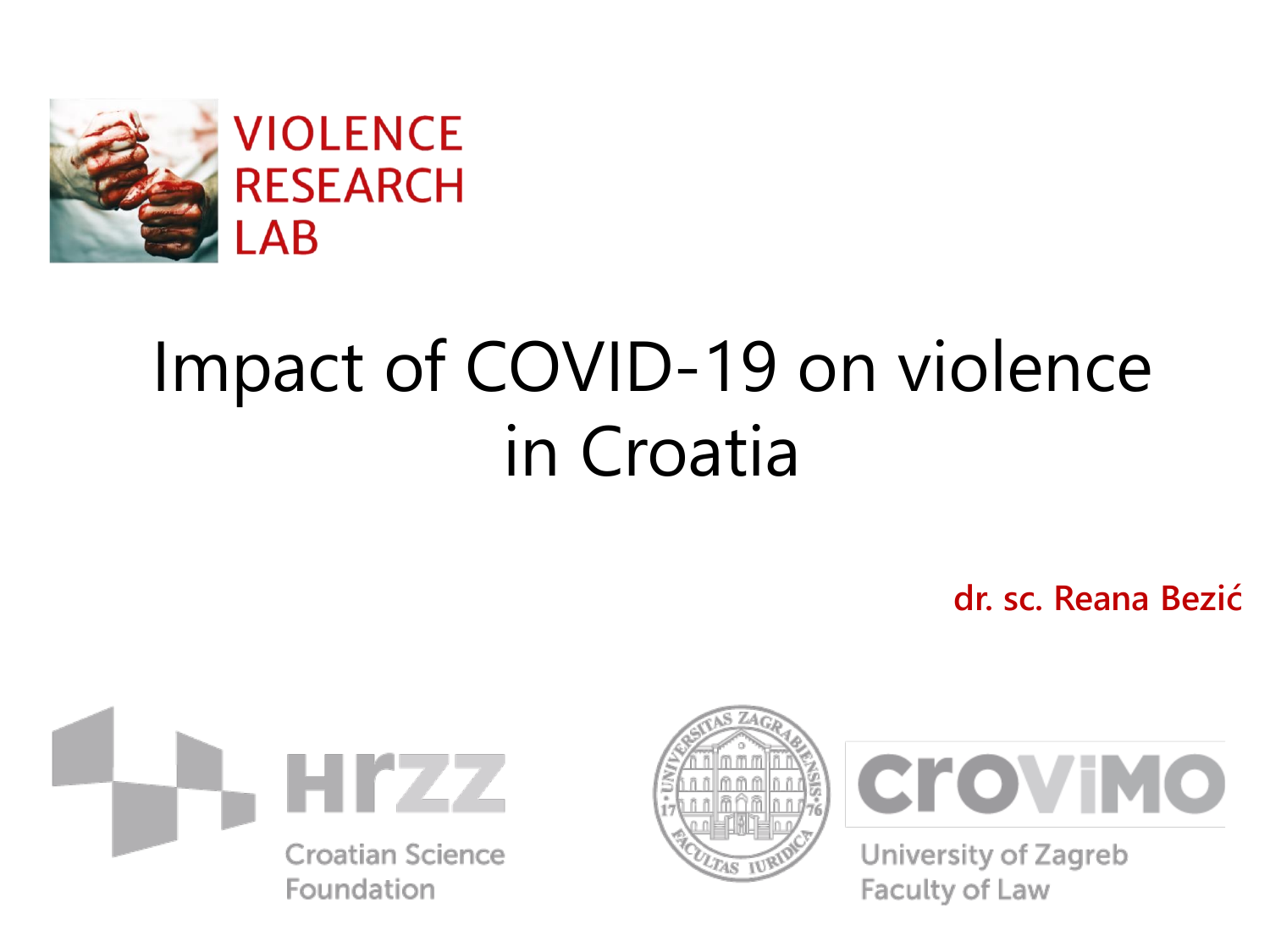



- On 11 March 2020, the World Health Organization declared COVID-19 to be a public health emergency of global concern
- national and local authorities moved to impose a range of measures to slow the spread of the virus
	- stay-at-home orders, travel bans, closures of schools and places of entertainment and restrictions on public and private gatherings
- 16 March 11 May 2020 lockdown Croatia
- 22 March 2020 earthquake Zagreb
- 29 December 2020 earthquake Petrinja





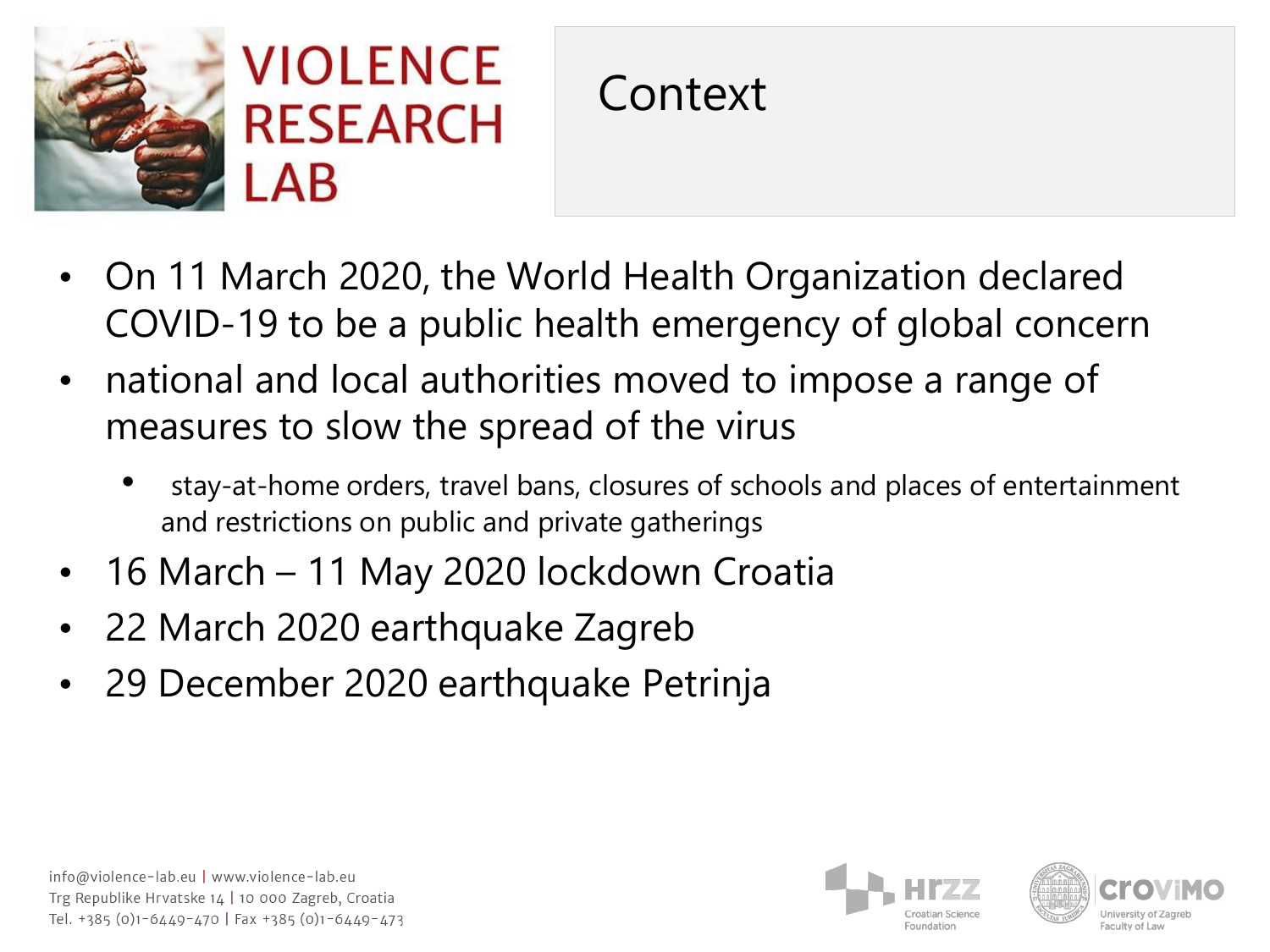



- **Ecological theory: living environment**
- Anomie theory: Durkheim- precise clock mechanics
- Routine activity approach: crime events are the product of crime opportunities, which occur when a likely offender converges with a suitable target in the absence of a capable guardian
	- Cohen & Felson, (1979) proposed the routine activity approach to explain the increase in crime in the United States after WWII—when improvements in social conditions would have predicted crime to decrease



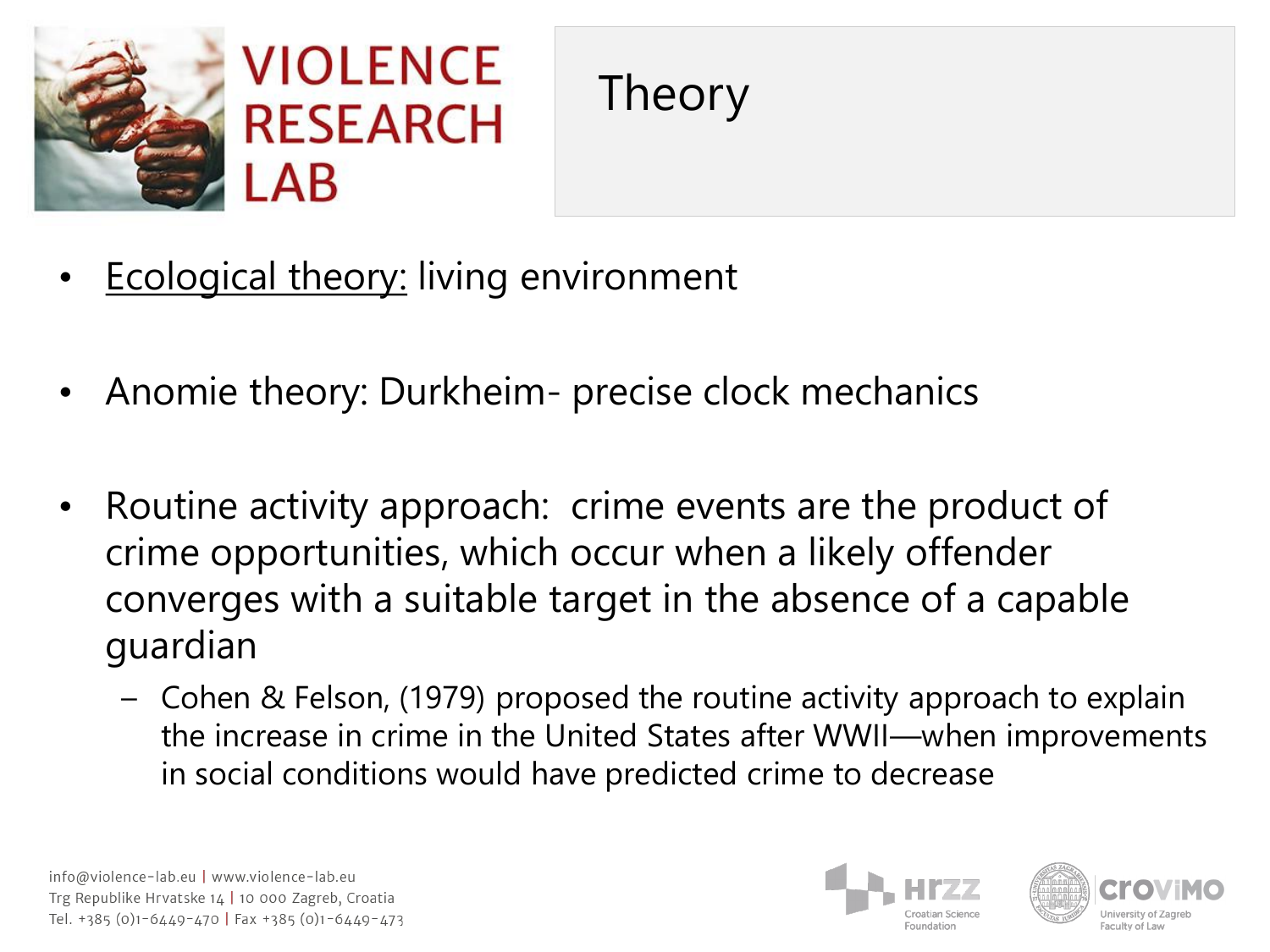

#### **VIOLENCE RESEARCH**  $\mathsf{LAB}$

#### **Statistics**





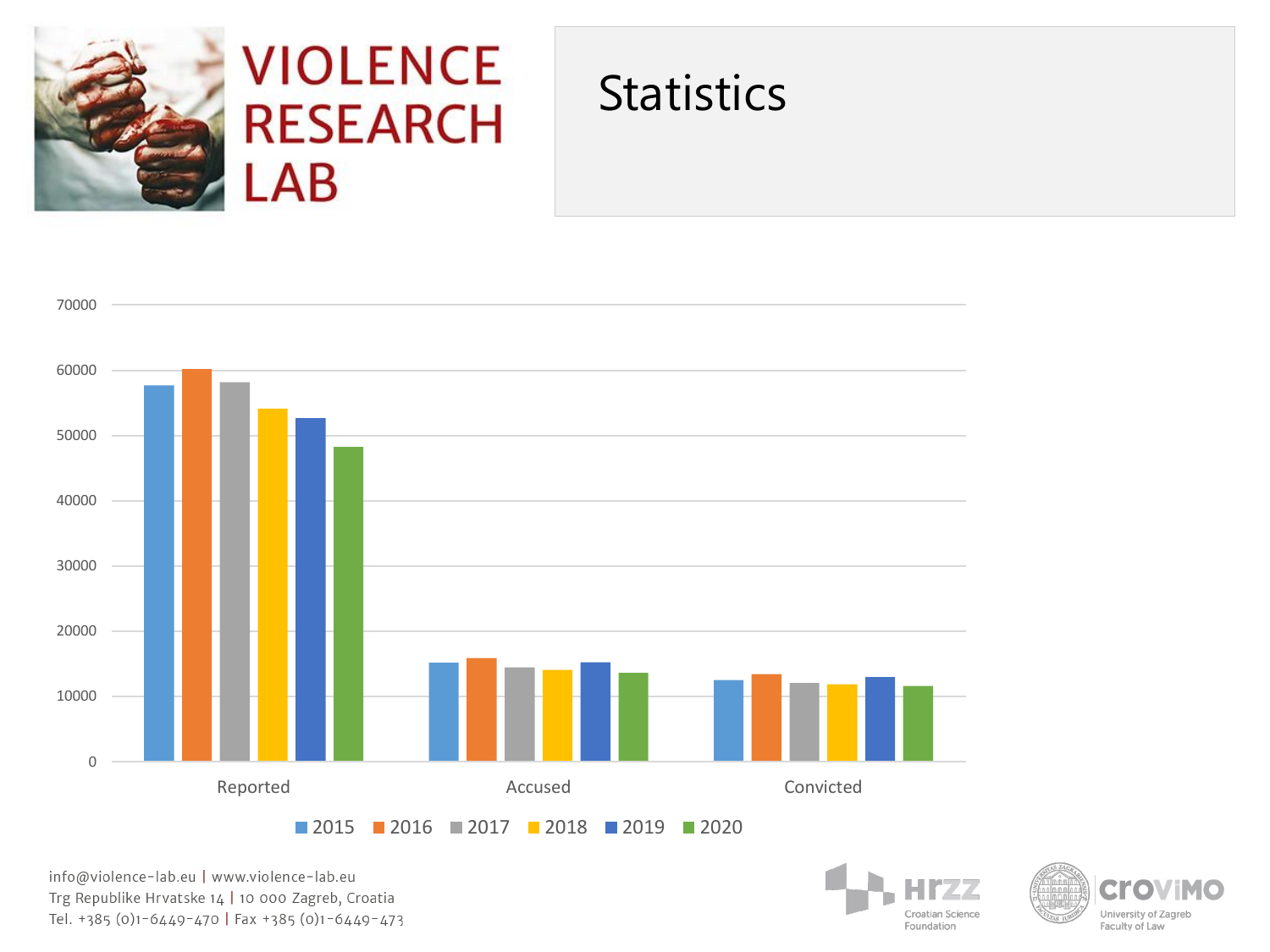

#### **VIOLENCE RESEARCH** .AB

#### Reported crime





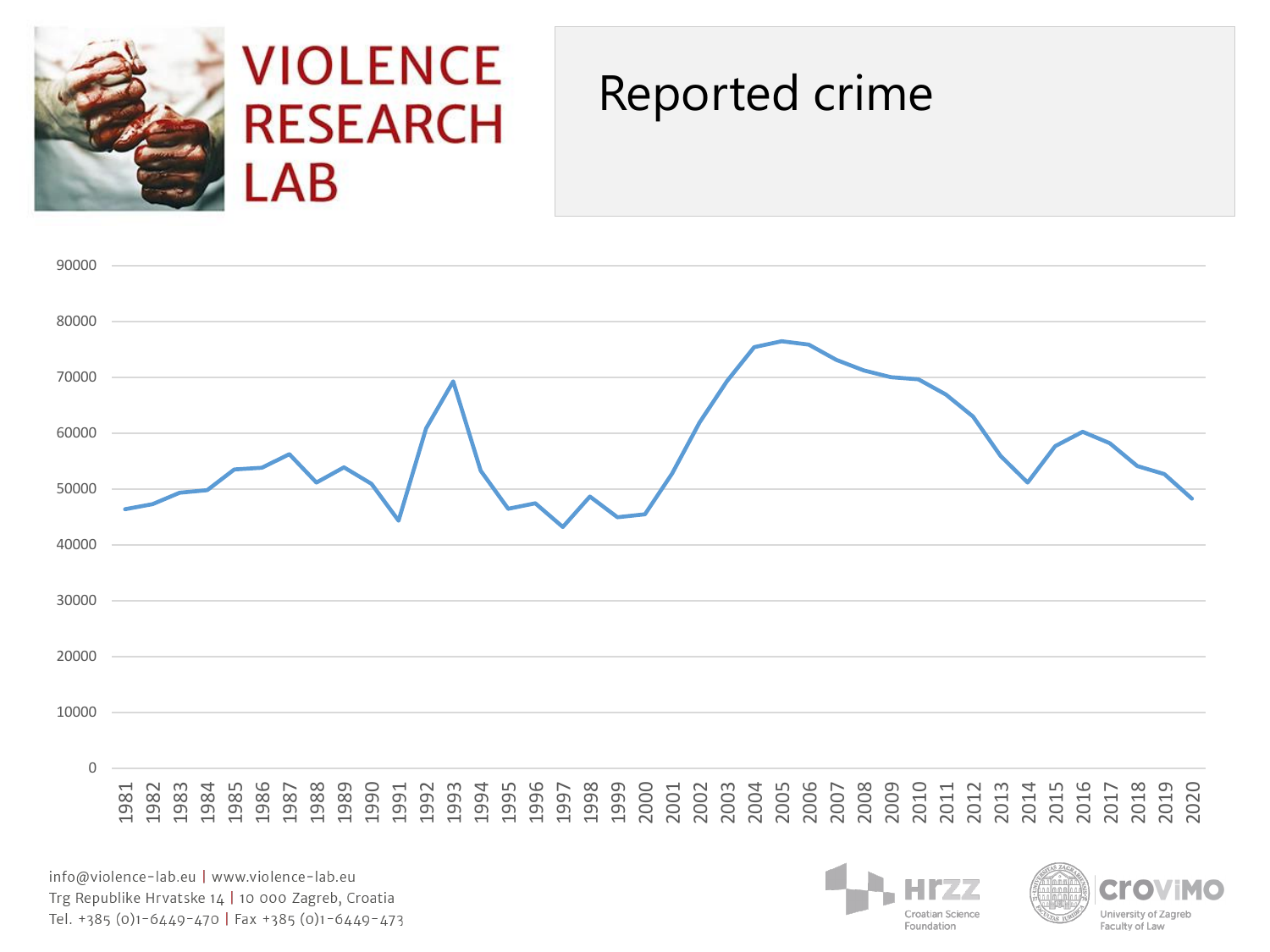

#### **VIOLENCE RESEARCH** LAB

## COVID 19





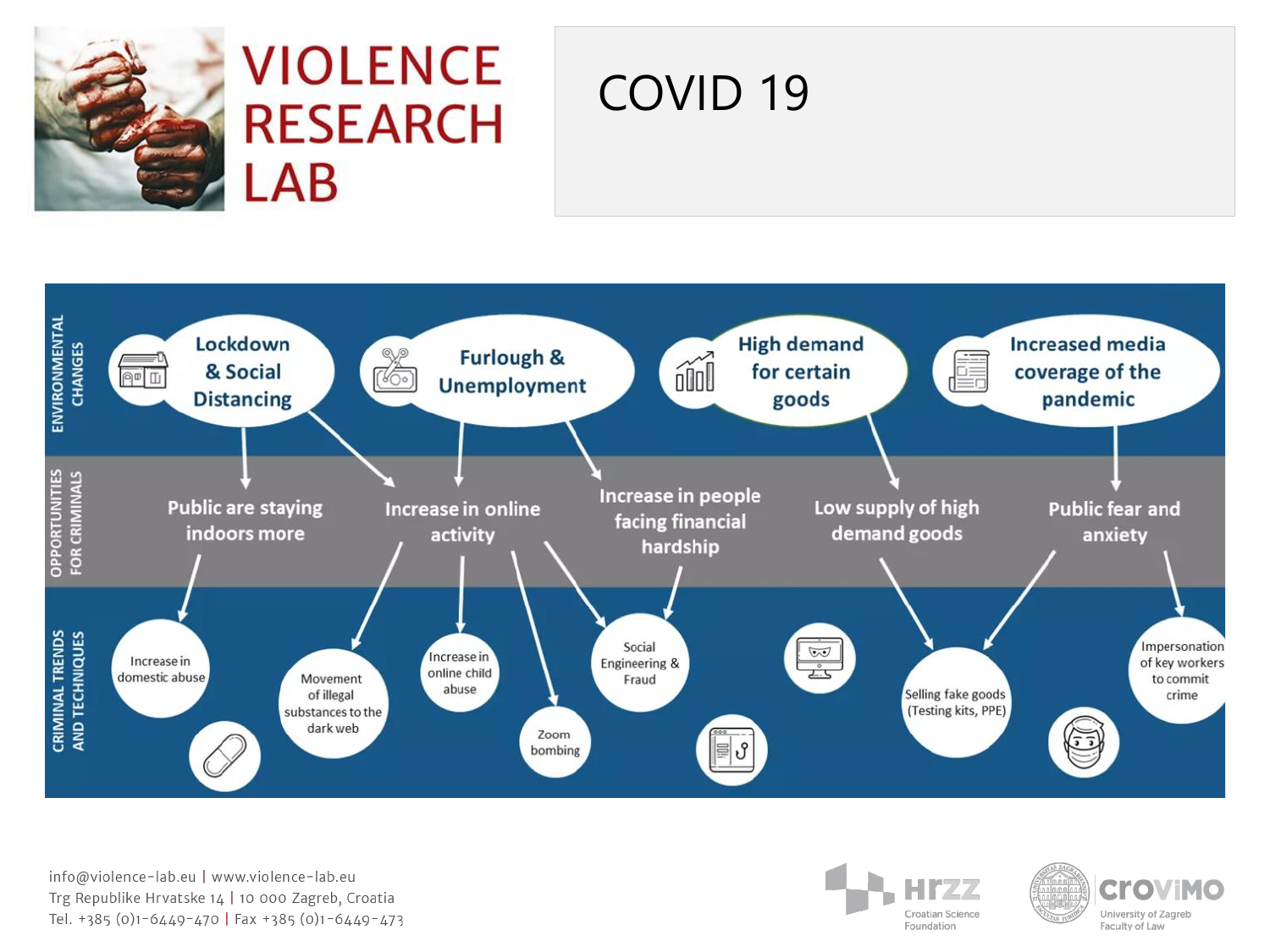

### **VIOLENCE RESEARCH** LAB

# Title of the CC-Crime against:





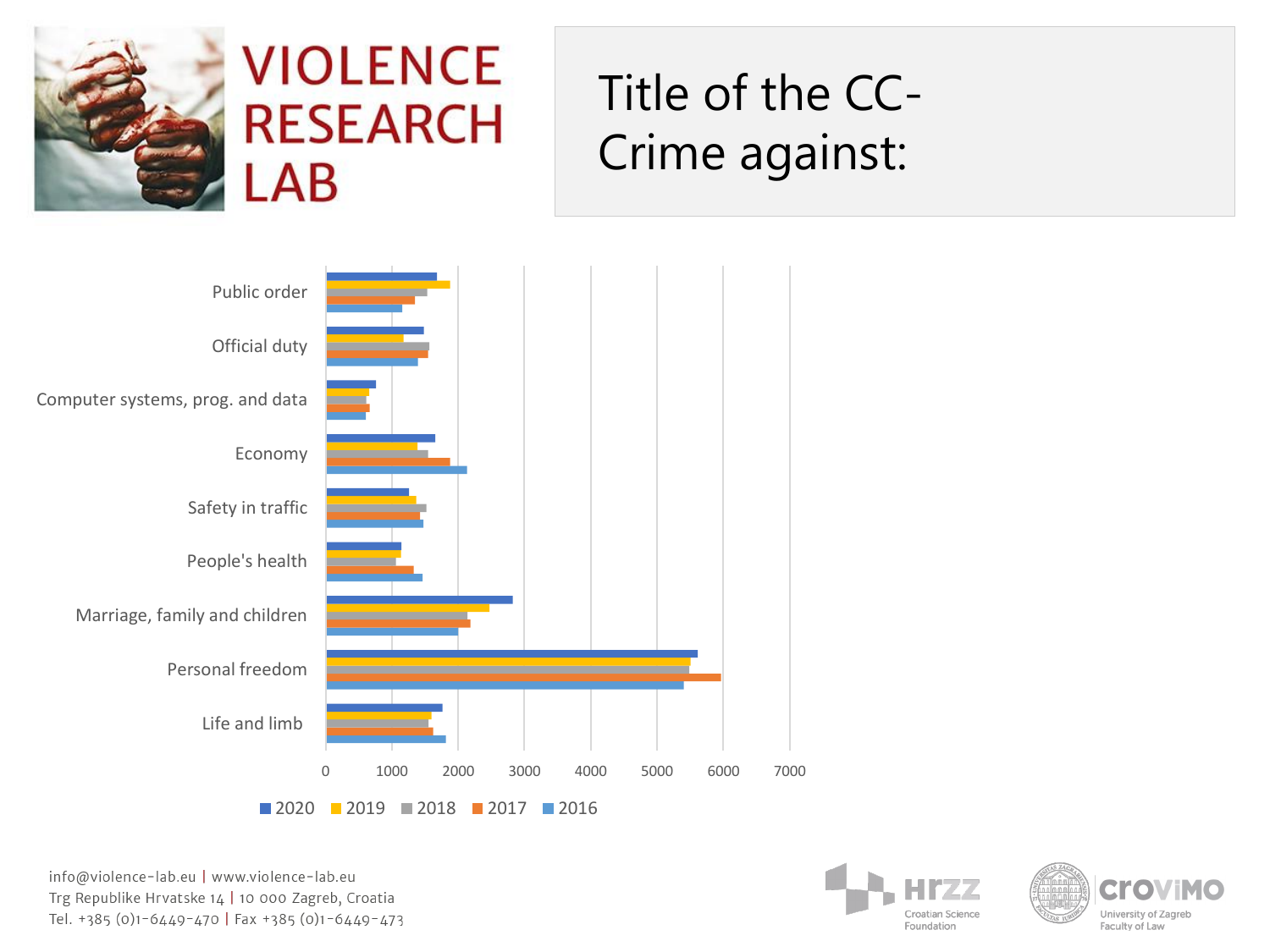



#### Crime against property





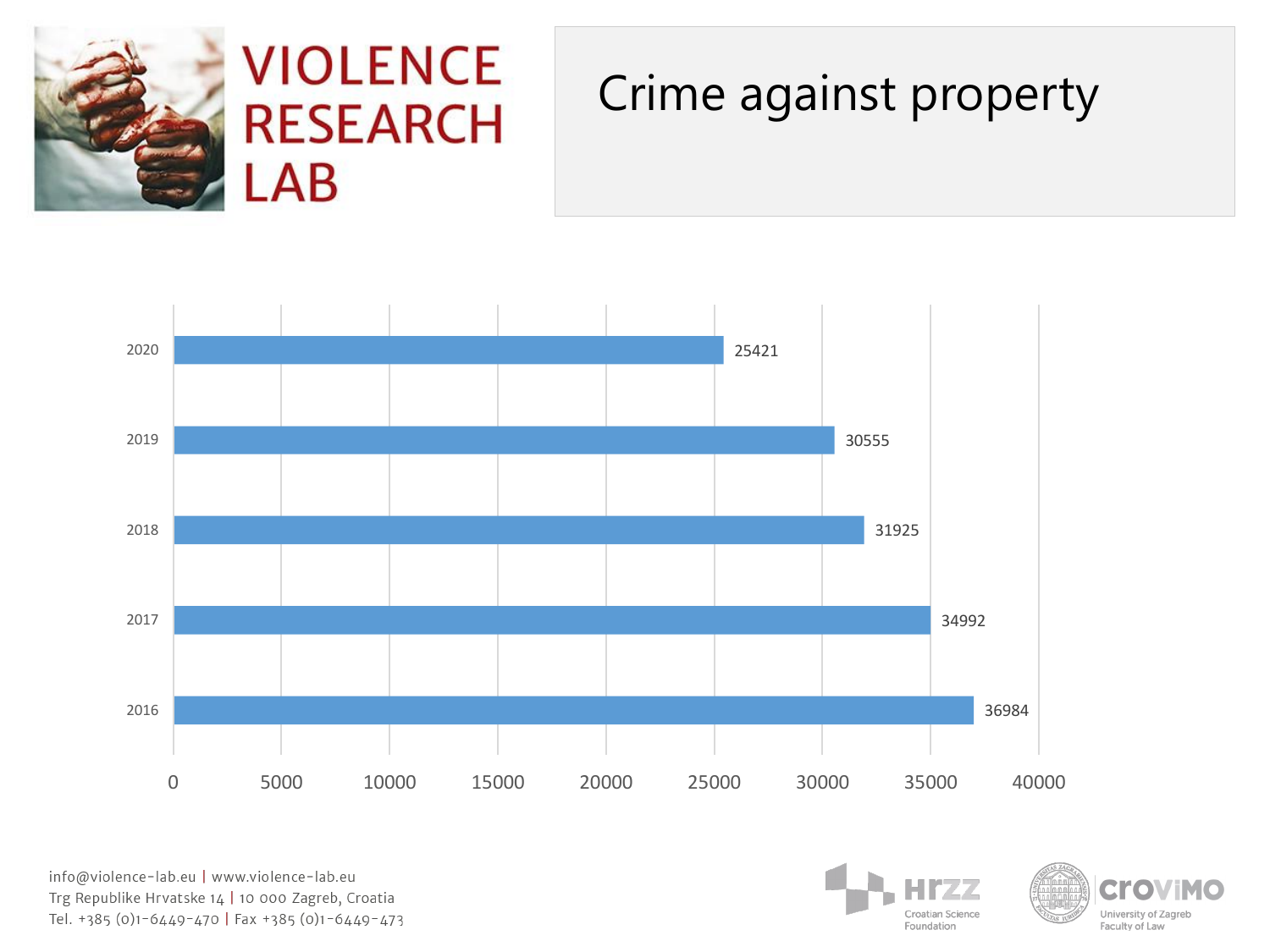

### **VIOLENCE RESEARCH**  $AB$

#### Criminal code-Articles



**Rape**



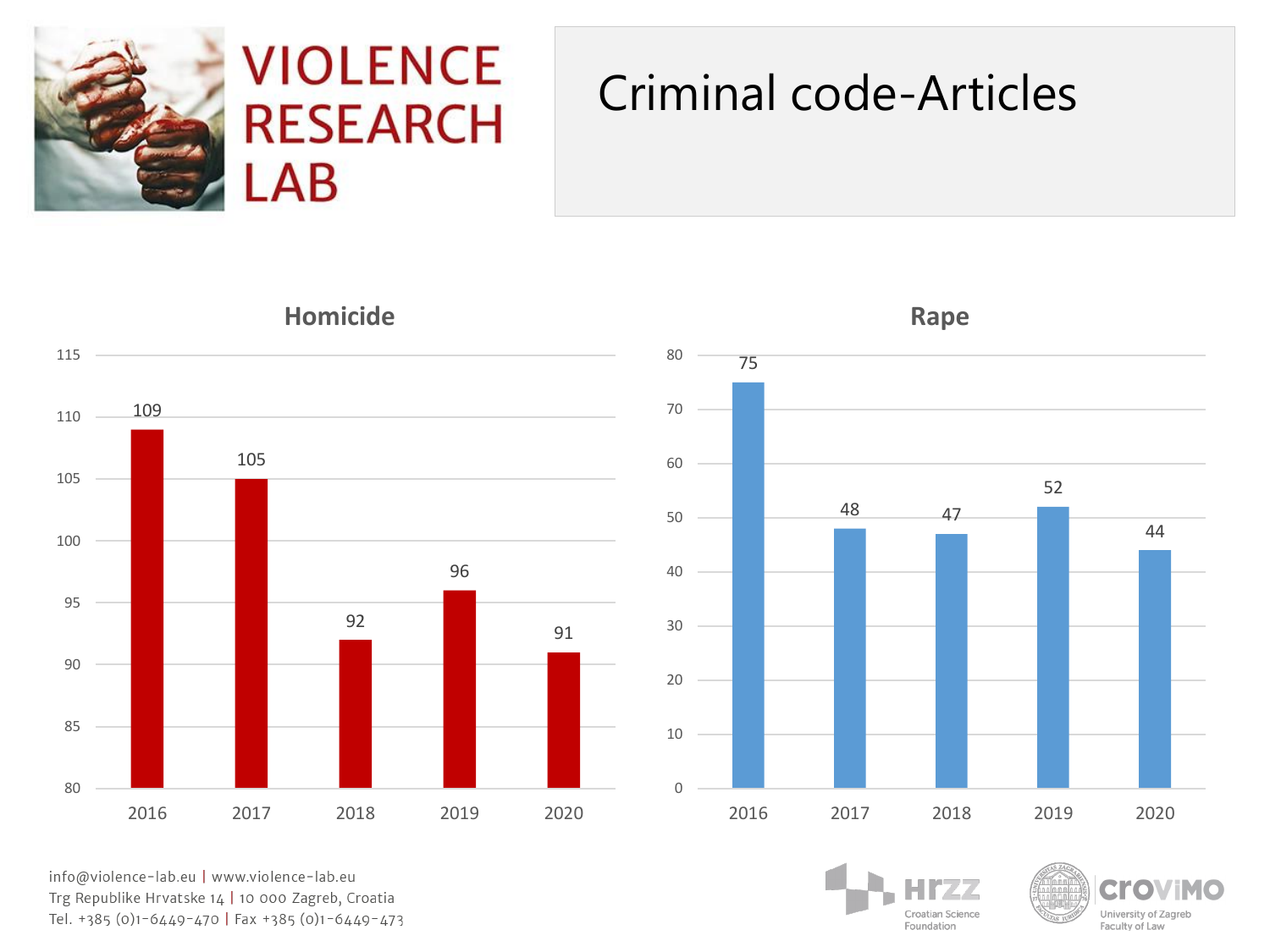

### **VIOLENCE RESEARCH**  $AB$

#### Criminal code-Articles





**Robbery**



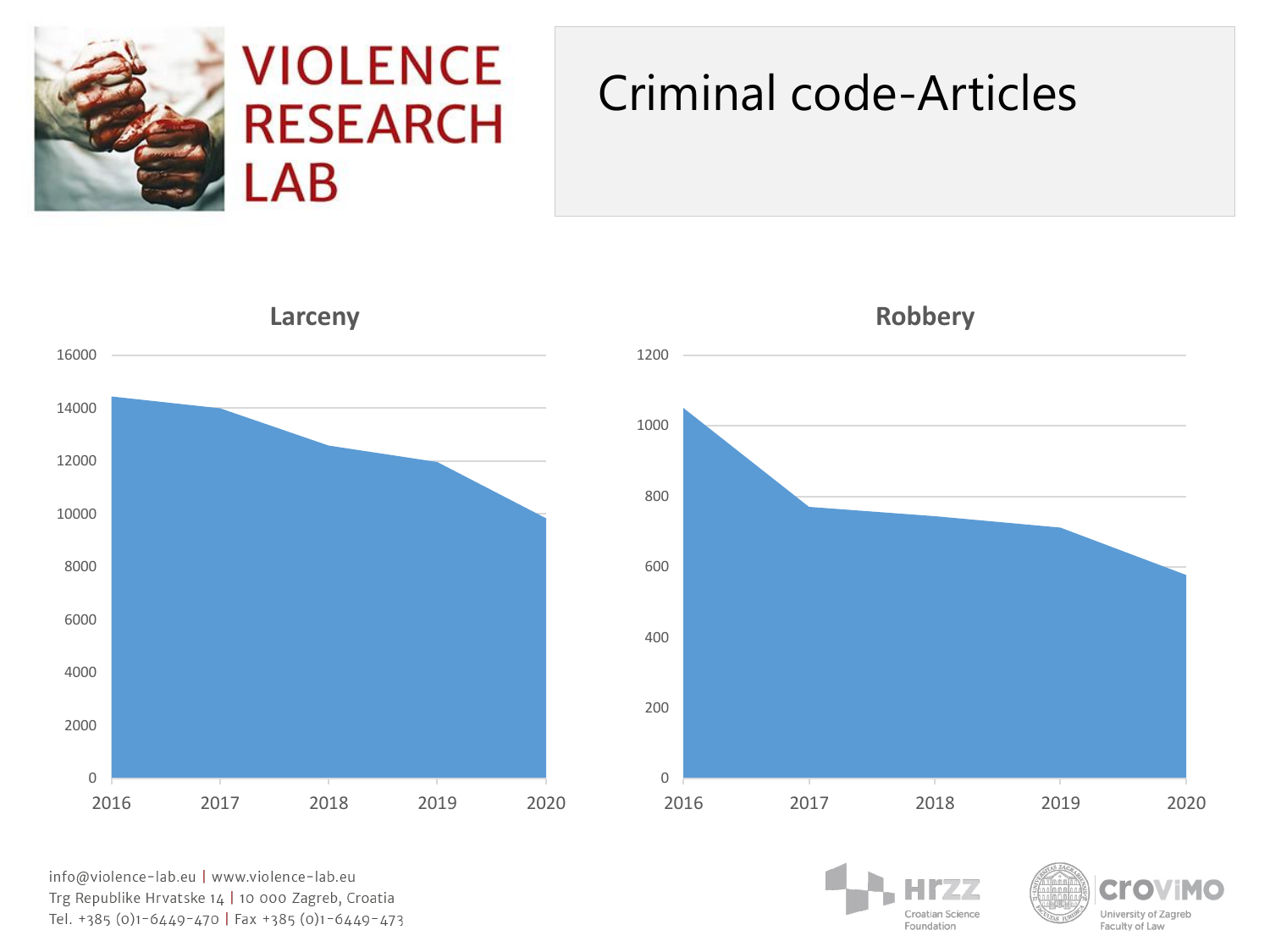

#### Criminal code-Articles



info@violence-lab.eu | www.violence-lab.eu Trg Republike Hrvatske 14 | 10 000 Zagreb, Croatia Tel. +385 (0)1-6449-470 | Fax +385 (0)1-6449-473 University of Zagreb Faculty of Law

Croatian Science

Foundation